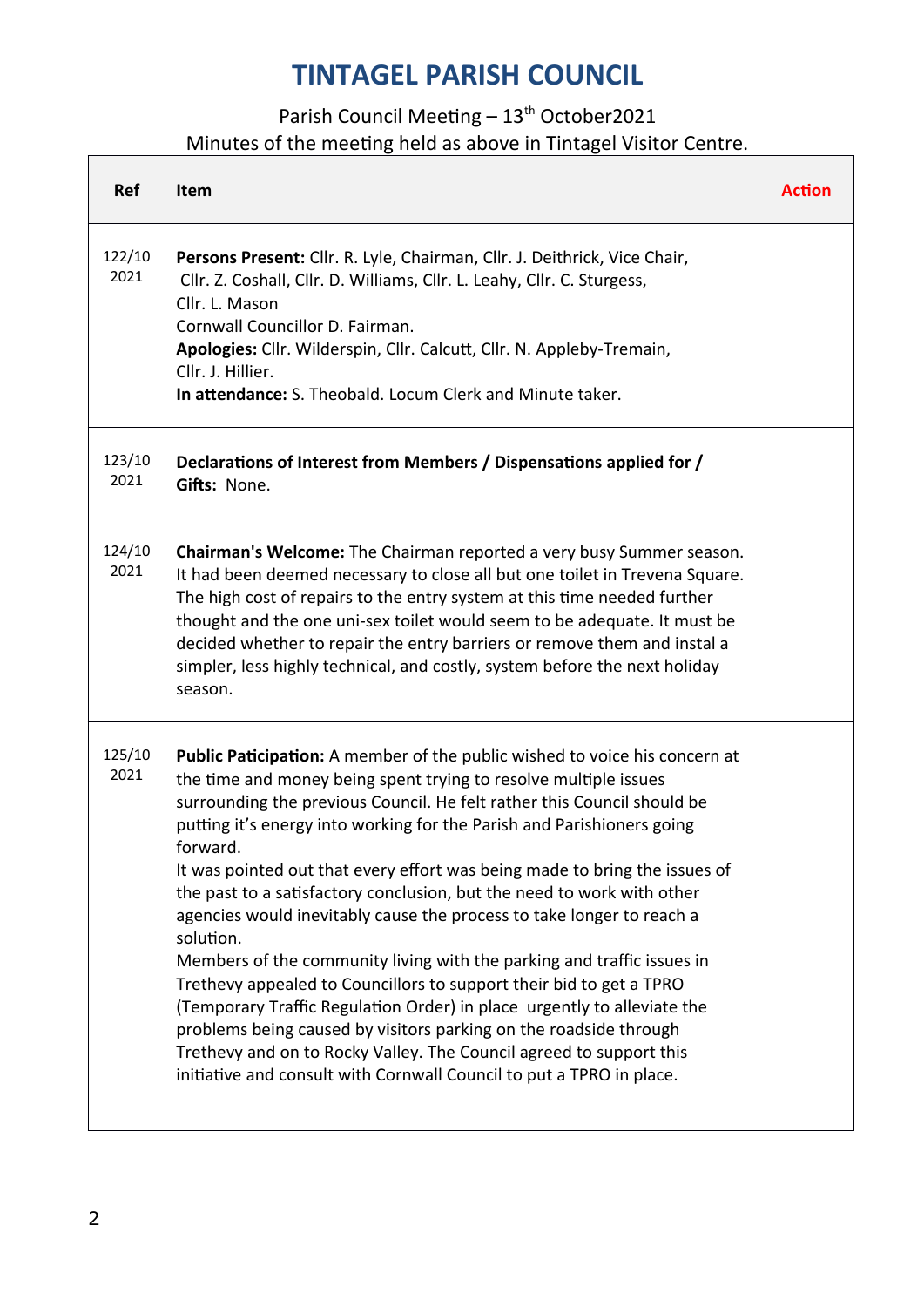| 126/10<br>2021 | <b>Cornwall Councillor's Report:</b> Cllr. Fairman reported that he was aware of<br>concerns over speeding motorists on the road between Delabole and<br>Trebarwith and was in discussion with Highways to find a workable means<br>of slowing traffic down on this route.<br>The dilapidated state of 'The Pixie House' had been noted. This Grade Two<br>listed building is in an advanced state of decay and investigation by<br>Cornwall Council is ongoing.                                         |        |
|----------------|----------------------------------------------------------------------------------------------------------------------------------------------------------------------------------------------------------------------------------------------------------------------------------------------------------------------------------------------------------------------------------------------------------------------------------------------------------------------------------------------------------|--------|
| 127/10<br>2021 | Meeting of Council: Minutes 1 <sup>st</sup> September 2021: It was RESOLVED to<br>adopt the Minutes as above, having been previously circulated and taken<br>as read, as being a true record of the business transacted. Proposed by<br>Cllr. Sturgess, seconded by Cllr. Leahy and agreed unanimously.<br>There were no matters arising from these Minutes.                                                                                                                                             |        |
| 128/10<br>2021 | <b>Planning Applications for consultation:</b><br>Application: PA21/09051. Proposal: Erection of shed and extension to form<br>home working studio. Location: 16, Atlantic Close, Treknow. Tintagel.<br>Cllr. Mason proposed support for this application. Seconded by<br>Cllr. Coshall. Agreed unanimously.                                                                                                                                                                                             |        |
| 129/10<br>2021 | <b>Planning Decisions Received: Approved / Refused</b><br>PA21/07534: Mayerling, 4, Trevenna Drive, Danmore Close, Tintagel.<br>Erection of small single storey extension to existing property.<br>APPROVED.                                                                                                                                                                                                                                                                                             |        |
| 130/10<br>2021 | <b>Website Renewal:</b> As the new website is soon to go 'live' the Clerk was<br>concerned that not all Councillors were able to use the .gov.uk e-mail<br>address ascribed to them by SeaDog IT. Clerk to contact SeaDog to<br>obtain passwords to enable the move to gov.uk.                                                                                                                                                                                                                           | Clerk. |
| 131/10<br>2021 | Public Toilets: Having so many issues to consider over the future running of<br>the toilets at Trevena Square, Bossiney and Visitor Centre it was agreed the<br>status quo be continued for the time being and that changes be agreed,<br>plans laid and future systems put in place before the start of the holiday<br>season 2022 begins. Currently, one uni-sex toilet open with 50p entry in<br>Trevena Square, one toilet open at visitor centre and one toilet under<br>refurbishment at Bossiney. |        |
| 132/10<br>2021 | Tintagel Visitor Centre: It was considered preferable that opening times be<br>kept in line with those of the Castle as the two venues work off each other.<br>It was imperative that more volunteers be sought for the 2022 season. The                                                                                                                                                                                                                                                                 |        |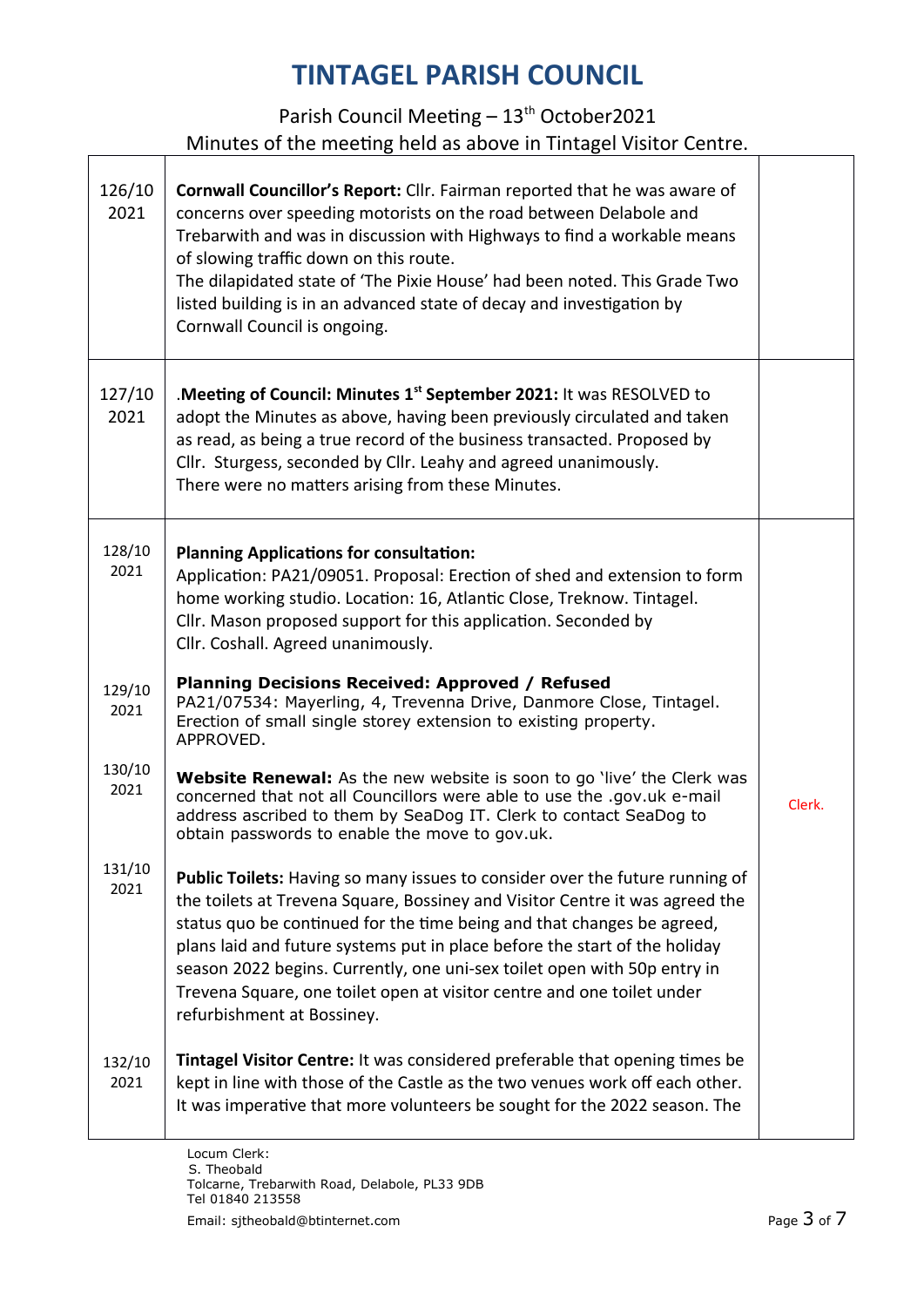|                | meeting was told that it was expected that 2 more volunteers had come<br>forward with another one anticipated. Cllr. Mason suggested more<br>publicity be put in place to attract more locals to step up to help. To this<br>end he advised the use of Facebook, Website and posters be employed.<br>All agreed to this course of action.<br>There should be a drive to attract local organisations to hold their meetings<br>in the Centre, especially through the Winter months, but this would mean<br>installing heating, access to hot water, desk shutter, computers, and<br>refreshment facilities. Prices to be obtained for these upgrades. Cllr. Lyle<br>felt that rather than a business plan the future, vision for the future<br>strategic use of this facility was needed. The thoughts and ideas of<br>Members needed to form up into a solid and cohesive plan and be taken<br>forward. | All Cllrs.          |
|----------------|---------------------------------------------------------------------------------------------------------------------------------------------------------------------------------------------------------------------------------------------------------------------------------------------------------------------------------------------------------------------------------------------------------------------------------------------------------------------------------------------------------------------------------------------------------------------------------------------------------------------------------------------------------------------------------------------------------------------------------------------------------------------------------------------------------------------------------------------------------------------------------------------------------|---------------------|
|                | Cllr. Coshall was strongly of the opinion that a community building such as<br>this should be used for the benefit of the whole community,<br>accommodating a 'Man Down' club, Memory Cafe, Drop in Centre, IT for<br>Adults, Adult Education and so on.<br>Cllr. Sturgess suggested a Community Interest Company (CIC) be set up.<br>This initiative would bring with it benefits to the project such as Grant<br>Funding opportunities, but for this a Constitution would need to be drawn<br>up. Cllr. Leahy felt strongly that a proper 'Staffing' policy would need to be<br>put in place for the safe and secure running of the Visitor Centre if it's<br>operation was to be extended in any, or all, of the ways mentioned above.<br>Cllr. Deithrick offered to seek out costings for many of the requirements<br>mentioned, and present them at the next meeting.                              | Cllr.<br>Deithrick. |
| 133/10<br>2021 | 20 mph Speed Limits: Cllr. Mason had drawn up a list of areas which he felt<br>could benefit from the introduction of 20 mph speed restrictions.<br>i. Tregatta to Molesworth Street junction.<br>ii. Doctor's Surgery into village.<br>Iii. Atlantic Road to the point where the road narrows.<br>He suggested this Council embark upon a '20s Plenty Campaign' to engage<br>the members of the public. Clerk to contact school again with a view to<br>starting a competition for best 'road sign'.                                                                                                                                                                                                                                                                                                                                                                                                   |                     |
| 134/10<br>2021 | Trevena Square Car Park: Cllr. Mason had surveyed the car park over a<br>period of time and found several cars permanently parked, particularly at<br>the lower end. He had also spoken to the owners of some of these vehicles<br>and ascertained that they would not be too put out if they had to purchase<br>a yearly parking permit. It was proposed by Cllr. Deithrick, seconded by Cllr.<br>Mason that a permit be offered at a cost of £250 per year for the 11 spaces<br>at the lower end of the car park. The permits to run from January. On a<br>show of hands the motion was carried by 4 votes to 3.                                                                                                                                                                                                                                                                                      |                     |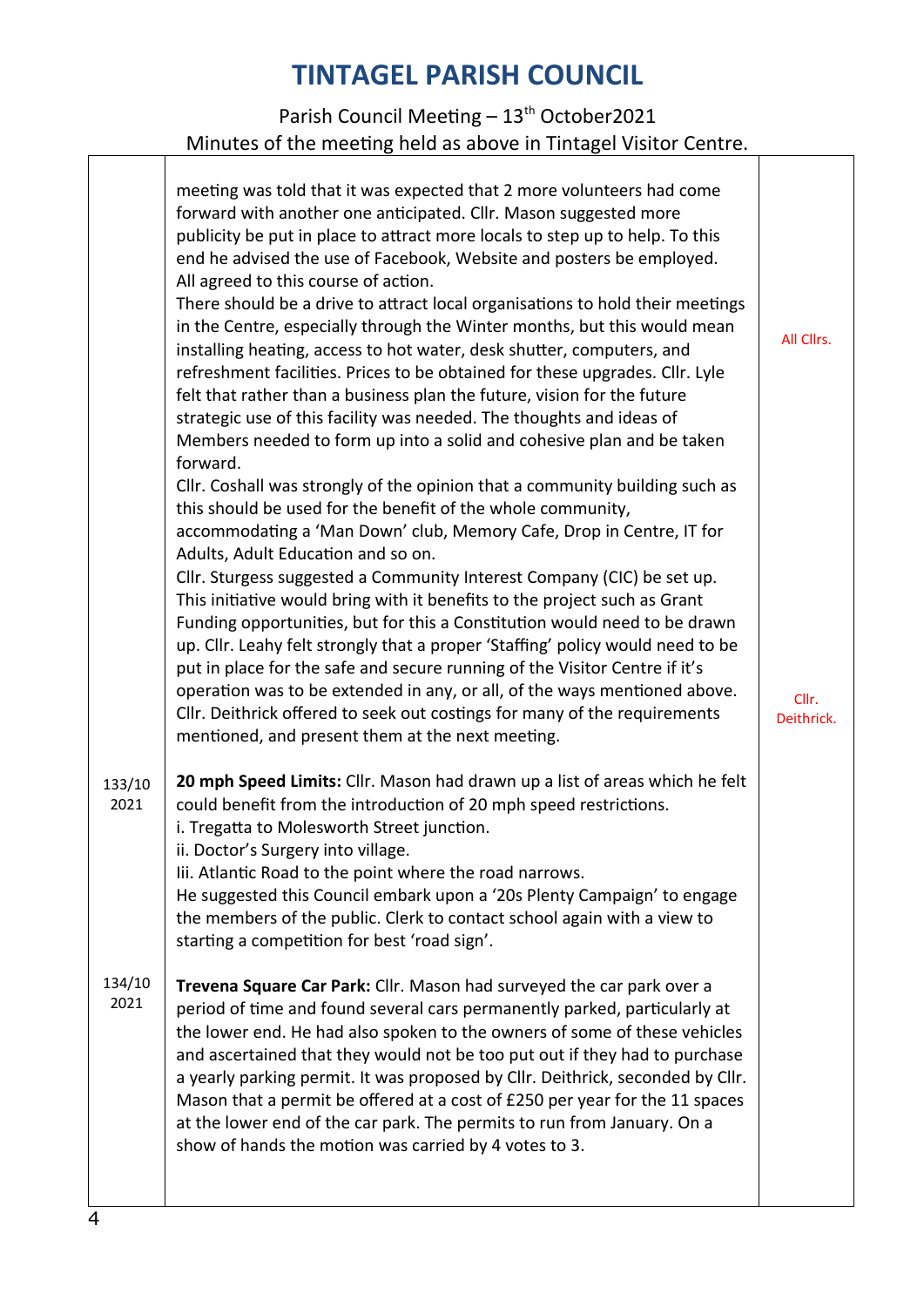| 135/10<br>2021 | Complaint reference derelict property: Cllr. Fairman was aware of the<br>state of this property and was dealing with it via Cornwall Council.                                                                                                                                                                                                                                                                                                                                                                                                                                                                                                 | Cllr.<br>Fairman. |
|----------------|-----------------------------------------------------------------------------------------------------------------------------------------------------------------------------------------------------------------------------------------------------------------------------------------------------------------------------------------------------------------------------------------------------------------------------------------------------------------------------------------------------------------------------------------------------------------------------------------------------------------------------------------------|-------------------|
| 136/10<br>2021 | Noticeboards: The Clerk reported that new noticeboards had been<br>purchased and installed in Trethevy and Bossiney. The third noticeboard<br>purchased, but found not to be needed, had been sold to Lesnewth Parish<br>Meeting, and would be paid for from the Ward Councillor's Community<br>Chest Fund when received.                                                                                                                                                                                                                                                                                                                     |                   |
| 137/10<br>2021 | Finance Report: Finance Report to 13 <sup>th</sup> October 2021: It was RESOLVED to<br>adopt the Finance Report to 13 <sup>th</sup> October 2021 including Budget v Actual,<br>and Expenditure to date, and authorise payment of accounts outstanding<br>in the sum of £10,587.32, and agree the Bank Reconciliation so presented.<br>All documents had been scrutinised by a signatory and one non-signatory<br>prior to the meeting. Acceptance of the accounts proposed by<br>Cllr. Sturgess, seconded by Cllr. Williams, agreed unanimously.                                                                                              |                   |
| 138/10<br>2021 | Clerk's Report: The Clerk asked Members on the Policy Committee and the<br>Finance Committee to consider dates to meet to discuss the Standing<br>Orders and Policy documents of this Council, and the Finance Committee to<br>recommend a Precept for 22/23.<br>She also enquired if Council wished to renew it's contract with Kone for the<br>door maintenance. This was agree should be done. Members were invited<br>to attend a Planning Seminar via Zoom on either 22 <sup>nd</sup> or 29 <sup>th</sup> November.<br>Cllr. Coshall expressed an interest, and asked to be booked in for this<br>training on 22 <sup>nd</sup> November. | Clerk.            |
| 139/10<br>2021 | Tintagel Sow Beautiful: Cllr. Fairman offered to obtain some packets of<br>wild flower seeds in the Jubilee colours of red, white and blue to celebrate<br>the Queen's Platinum Jubilee in 2022. These seeds to be given to TSB for<br>planting.                                                                                                                                                                                                                                                                                                                                                                                              | Cllr.<br>Fairman. |
| 140/10<br>2021 | Parking at Trethevy: Deferred until January 2022.                                                                                                                                                                                                                                                                                                                                                                                                                                                                                                                                                                                             |                   |
| 141/10<br>2021 | Changing Places Toilets: It was agreed that this Council had too much<br>unfinished business on hand at the moment to enter into negotiations on<br>this enterprise.                                                                                                                                                                                                                                                                                                                                                                                                                                                                          |                   |
| 142/10<br>2021 | PC Meetings: Day and Venue: As the Social Hall was no longer available to<br>hold Council Meetings on the 1 <sup>st</sup> Wednesday of the month, starting at 7pm,<br>it was decided that Council would meet in the Visitor Centre in future,                                                                                                                                                                                                                                                                                                                                                                                                 |                   |